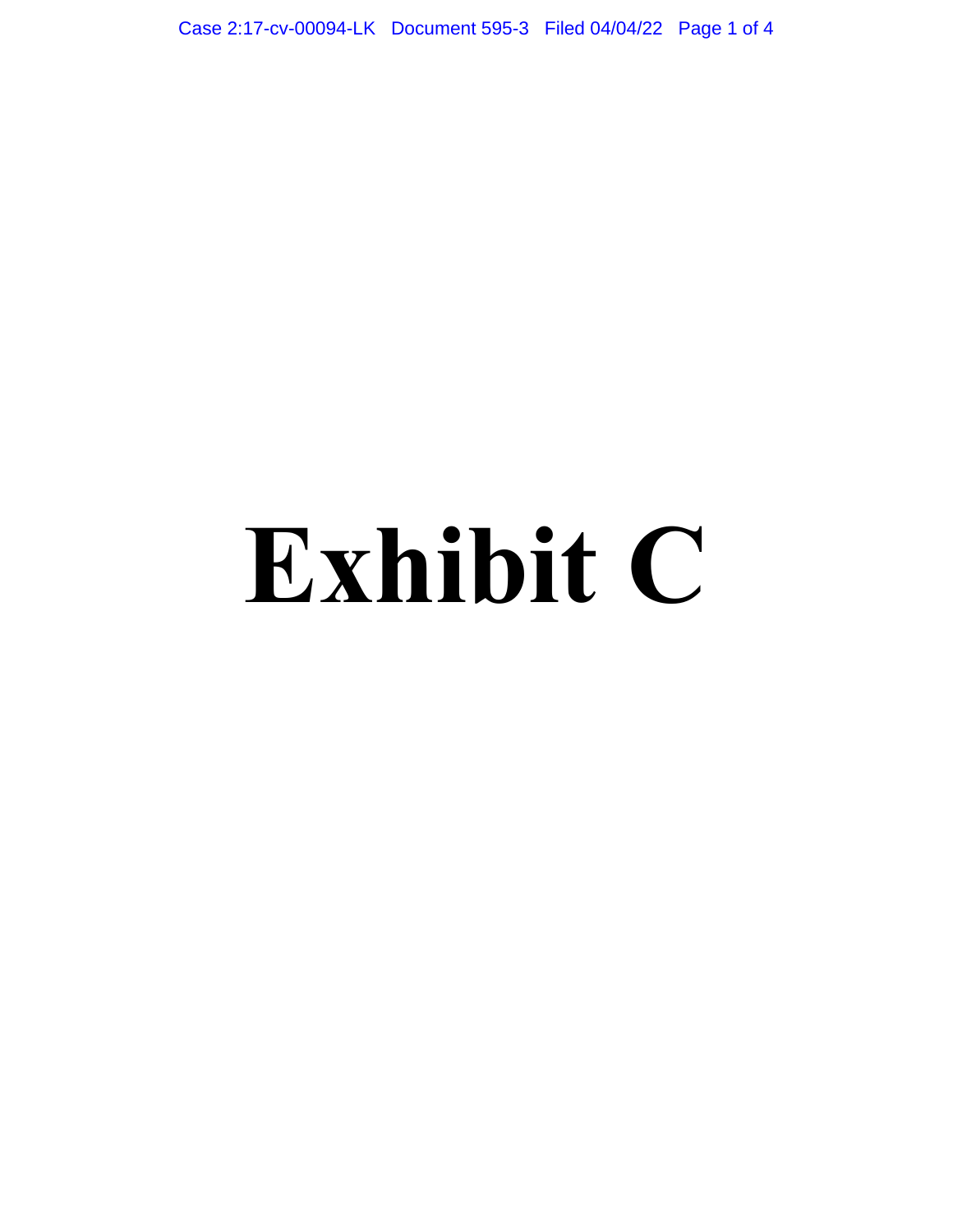|                |                                                                                                                                                                                                                                                                                                                                                                           | Case 2:17-cv-00094-LK Document 595-3 Filed 04/04/22 Page 2 of 4   |
|----------------|---------------------------------------------------------------------------------------------------------------------------------------------------------------------------------------------------------------------------------------------------------------------------------------------------------------------------------------------------------------------------|-------------------------------------------------------------------|
|                |                                                                                                                                                                                                                                                                                                                                                                           |                                                                   |
| 1              | THE HONORABLE RICHARD A. JONES                                                                                                                                                                                                                                                                                                                                            |                                                                   |
| $\overline{2}$ |                                                                                                                                                                                                                                                                                                                                                                           |                                                                   |
| 3              |                                                                                                                                                                                                                                                                                                                                                                           |                                                                   |
| $\overline{4}$ |                                                                                                                                                                                                                                                                                                                                                                           |                                                                   |
| 5              |                                                                                                                                                                                                                                                                                                                                                                           |                                                                   |
| 6              |                                                                                                                                                                                                                                                                                                                                                                           |                                                                   |
| $\tau$         | UNITED STATES DISTRICT COURT                                                                                                                                                                                                                                                                                                                                              |                                                                   |
| 8              | WESTERN DISTRICT OF WASHINGTON<br><b>AT SEATTLE</b>                                                                                                                                                                                                                                                                                                                       |                                                                   |
| 9              |                                                                                                                                                                                                                                                                                                                                                                           |                                                                   |
| 10             | ABDIQAFAR WAGAFE, et al., on behalf<br>of themselves and others similarly situated,                                                                                                                                                                                                                                                                                       | No. 2:17-cv-00094-RAJ                                             |
| 11             | Plaintiffs,                                                                                                                                                                                                                                                                                                                                                               | <b>THIRD DECLARATION OF JENNIFER</b><br>PASQUARELLA IN SUPPORT OF |
| 12             | V.                                                                                                                                                                                                                                                                                                                                                                        | <b>PLAINTIFFS' MOTION FOR</b><br><b>SUMMARY JUDGMENT</b>          |
| 13             | JOESEPH R. BIDEN, President of the                                                                                                                                                                                                                                                                                                                                        |                                                                   |
| 14             | United States, et al.,<br>Defendants.                                                                                                                                                                                                                                                                                                                                     |                                                                   |
| 15             |                                                                                                                                                                                                                                                                                                                                                                           |                                                                   |
| 16             |                                                                                                                                                                                                                                                                                                                                                                           |                                                                   |
| 17             | I, Jennifer Pasquarella, hereby declare:                                                                                                                                                                                                                                                                                                                                  |                                                                   |
| 18             | I have personal knowledge of the facts stated below and am competent to testify<br>1.                                                                                                                                                                                                                                                                                     |                                                                   |
| 19             | regarding the same. I am one of the attorneys for Plaintiffs in this matter, Wagafe v. Biden, No.                                                                                                                                                                                                                                                                         |                                                                   |
| 20             | 17-cv-00094 RAJ.                                                                                                                                                                                                                                                                                                                                                          |                                                                   |
| 21             | 2.<br>appears on the March 2021 class list produced in this                                                                                                                                                                                                                                                                                                               |                                                                   |
| 22             | case, based on                                                                                                                                                                                                                                                                                                                                                            |                                                                   |
| 23             | In discovery, Defendants withheld all information that touched on third agency<br>3.                                                                                                                                                                                                                                                                                      |                                                                   |
| 24             | security checks and information, and cooperation and communication with USCIS. Dkt. 320 at                                                                                                                                                                                                                                                                                |                                                                   |
| 25             | 6-7; Dkt. 451-1; Dkt. 458. During multiple depositions, Defendants' counsel blocked answers to                                                                                                                                                                                                                                                                            |                                                                   |
| 26             | Plaintiffs' questions related to law enforcement information, as well as questions about how                                                                                                                                                                                                                                                                              |                                                                   |
| 27             | USCIS obtains information from law enforcement, the content of that information, and USCIS's                                                                                                                                                                                                                                                                              |                                                                   |
| 28             | own evaluation of the reliability of the information it receives from law enforcement. Defendants<br><b>Perkins Coie LLP</b><br>THIRD DECL. OF JENNIFER PASQUARELLA ISO<br>1201 Third Avenue, Suite 4900<br>PLAINTIFFS' MOTION FOR SUMMARY JUDGMENT<br>Seattle, WA 98101-3099<br>$(NO. 2:17-CV-00094-RAJ) - 1$<br>Phone: 206.359.8000<br>152774266.1<br>Fax: 206.359.9000 |                                                                   |

 $\mathbf l$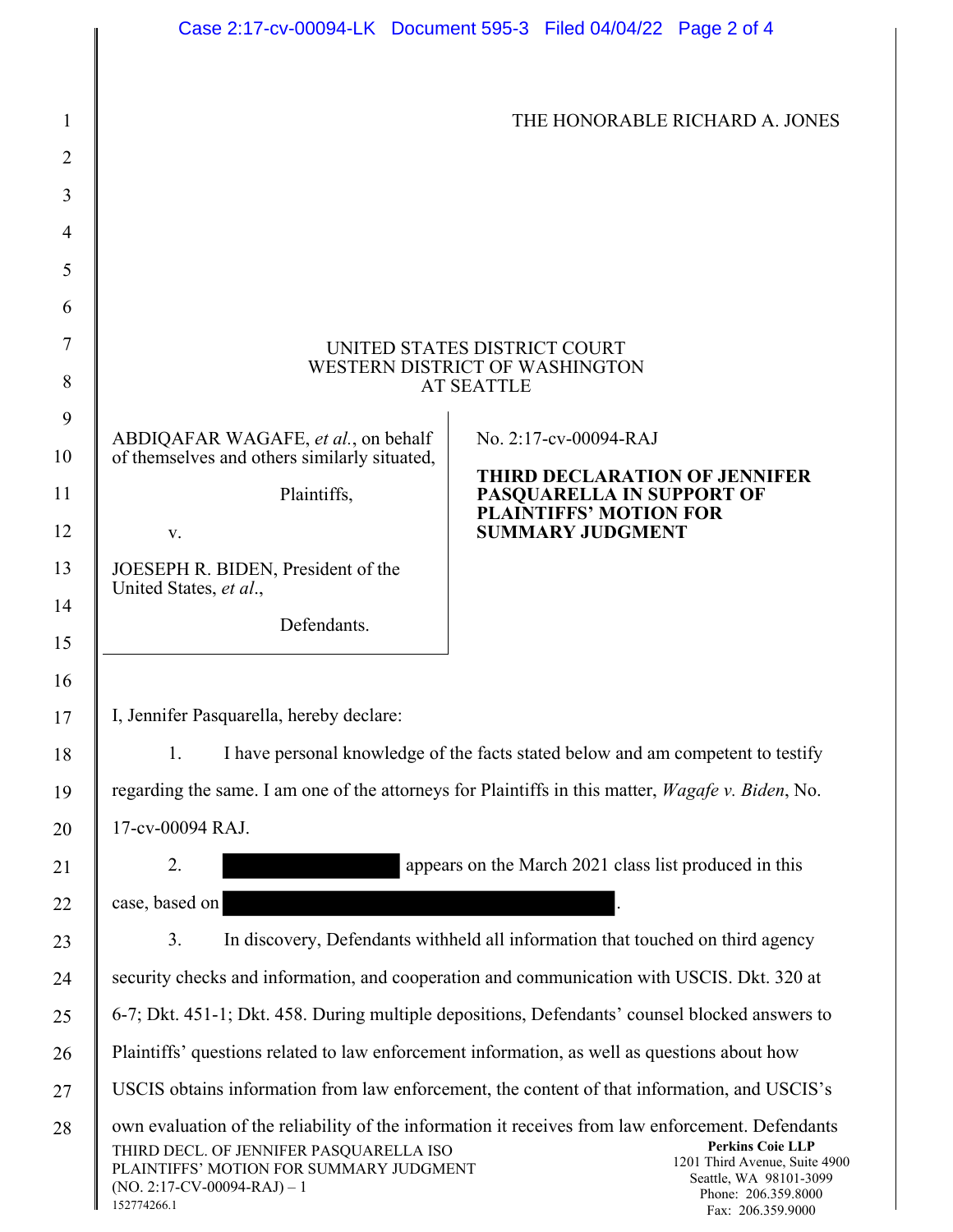## Case 2:17-cv-00094-LK Document 595-3 Filed 04/04/22 Page 3 of 4

withheld answers to a range of questions about the FBI Name Check, including what types of information USCIS has told the FBI it is interested in receiving and USCIS's own studies and evaluations of problems with accuracy of the Name Check information. In written discovery, Defendants withheld significant portions of policy documents that further explain how, why, and when law enforcement information creates NS concerns or indicators, and how that information guides USCIS's adjudications.

1

2

3

4

5

6

7

8

9

10

11

12

13

14

15

16

17

18

19

20

21

22

23

24

25

26

27

28

4. Defendants also withheld all information on why and how USCIS concluded were NS concerns based on law enforcement information, USCIS's communication with those agencies, and USCIS's evaluation of the information and its relevance to the adjudication of their benefits. Defendants withheld all information about how the NS concerns of influenced the adjudication of their immigration benefits. Dkt. 274 at 5; Dkt. 451-1; Dkt. 458. Defendants thus withheld the very evidence in individual cases that demonstrates how CARRP leads to pretextual denials and years of inaction. Defendants withheld this information in Theorem 2. A-Files, as well as in the random four A-Files disclosed in discovery. Defendants also blocked Plaintiffs' efforts to audit the A-Files in a more representative sample of class members. Plaintiffs sought to inspect 100 A-Files, and Defendants refused. Following Plaintiffs' motion to compel, the Court permitted Plaintiffs to only inspect one to five A-Files. Dkt. 274 at 7. Defendants ultimately agreed to produce four A-Files. Just like  $\blacksquare$ , those four A-Files were redacted to exclude all information that demonstrated how CARRP impacted their adjudication. Finally, while Defendants produced the Record of Proceedings of , they similarly withheld all information that demonstrated how CARRP impacted their adjudication. 5. Defendants withheld all information that would permit Plaintiffs to test whether delays under CARRP were based on proper invocation of the withholding of adjudication regulation,  $8 \text{ C.F.R. } \S 103.2(b)(18),$  . Defendants withheld all abeyance requests under the regulation, including those prepared by USCIS staff and

THIRD DECL. OF JENNIFER PASQUARELLA ISO PLAINTIFFS' MOTION FOR SUMMARY JUDGMENT  $(NO. 2:17-CV-00094-RAJ) - 2$ 152774266.1

**Perkins Coie LLP**  1201 Third Avenue, Suite 4900 Seattle, WA 98101-3099 Phone: 206.359.8000 Fax: 206.359.9000